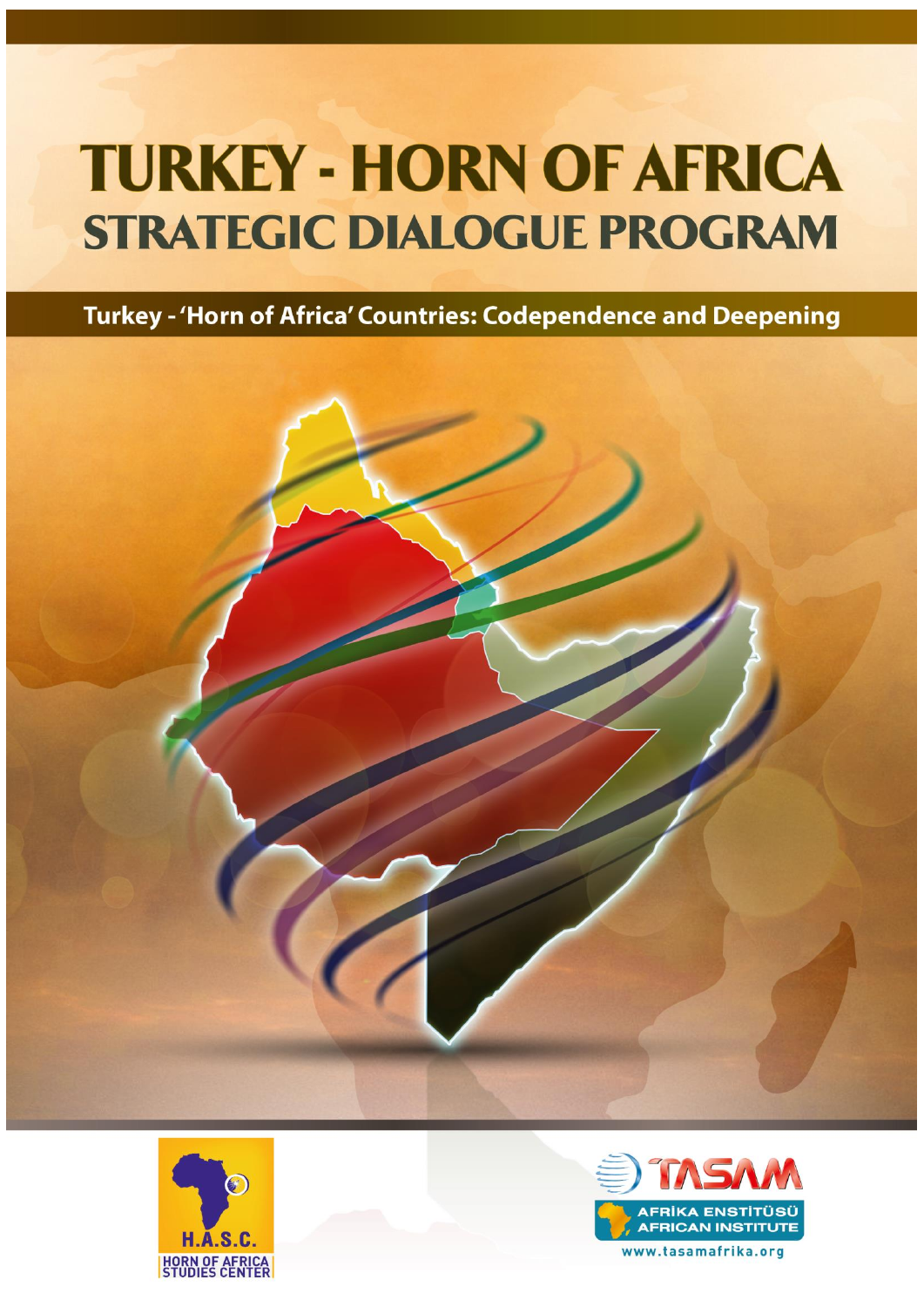

## **STRATEGIC VISION DOCUMENT (DRAFT)**

# **TURKEY - HORN OF AFRICA STRATEGIC DIALOGUE PROGRAM Turkey - 'Horn of Africa' Countries: Codependence and Deepening**

**( 2016-2021 | Turkey - Horn of Africa** [Ethiopia, Somalia, Eritrea, Djibouti] **)**

**"Strategic dialogue"** can be described as a set of bilateral or multilateral diplomatic relations devoted to mid-term and long-term strategic vision of partners. The developments between Turkey and Africa, particularly during the last decade, which are often diplomatically active and among the part of the main themes in the agenda of international academic groups, have a tendency to achieve a level making capacity building available in harmony with the meaning of this description.

On the one hand this consequence comes from Turkey's multi-level and multi-dimensional attempts depending on a shift in its foreign policy following the announcement of a comprehensive set of initiatives beginning with the **Africa Action Plan (1998)** for opening policy towards Africa and subsequently declaration of the year of **2005** as the **"Year of Africa"**; but on the other hand it also comes from the international policies and equilibrium evolving into a different way, which can make Africa available to create an outward-looking domestic-dynamics originating from the energy of its own human resources against all the obstacles. It is also possible to observe the effects of this process, which refers to the beginning of a new period, in relations between Turkey and Horn of Africa.

In this new period, **Turkey** with its population of 77 million, growing economy and its geo-strategic position in the middle of Afro-Eurasian continent makes it prominent in the region. Turkey has also had political, historical and cultural ties with Europe, Black Sea, Caucuses, Asia, Middle East and Africa. It is an important member of NATO, OSCE and CICA and with its recent active foreign policy introduced it as an influential actor in the global arena.

Having awareness of the strategic importance of the **Horn of Africa**, which comprises the countries of **Ethiopia**, **Somalia**, **Eritrea** and **Djibouti**; and may not be easily understood without considering its neighbor countries such as Sudan, South Sudan, Kenya and Uganda, and its adjacent zone the river Nile, Red Sea, Arabian Peninsula, Gulf of Aden and Indian Ocean, many influential powers have had a tendency to make their presence felt either politically and economically or even militarily throughout region's history. It still continues to be the focus of attention and struggles with the destabilizing consequences of the international and inter-regional issues.

Recently, as one of the consequences of the growth targets of governments and international economic relations, interdependent relations is increasingly deepening in a global scale. Therefore, sophisticated efforts, which include the factors such as **the necessity to develop interdependent economic relations in a multi-dimensional way**; **to ensure global energy security**; and **to fight against various and increasing terrorist activities and illegal-trade**, have gradually become inevitable. Solutions for the problems hindering the peace and security have also become a primary mission both for the countries of the region and regional, continental and international organizations in the **Horn of Africa** where **stability**, **peace** and security strictly depend on economic, social and political interactions across the region.



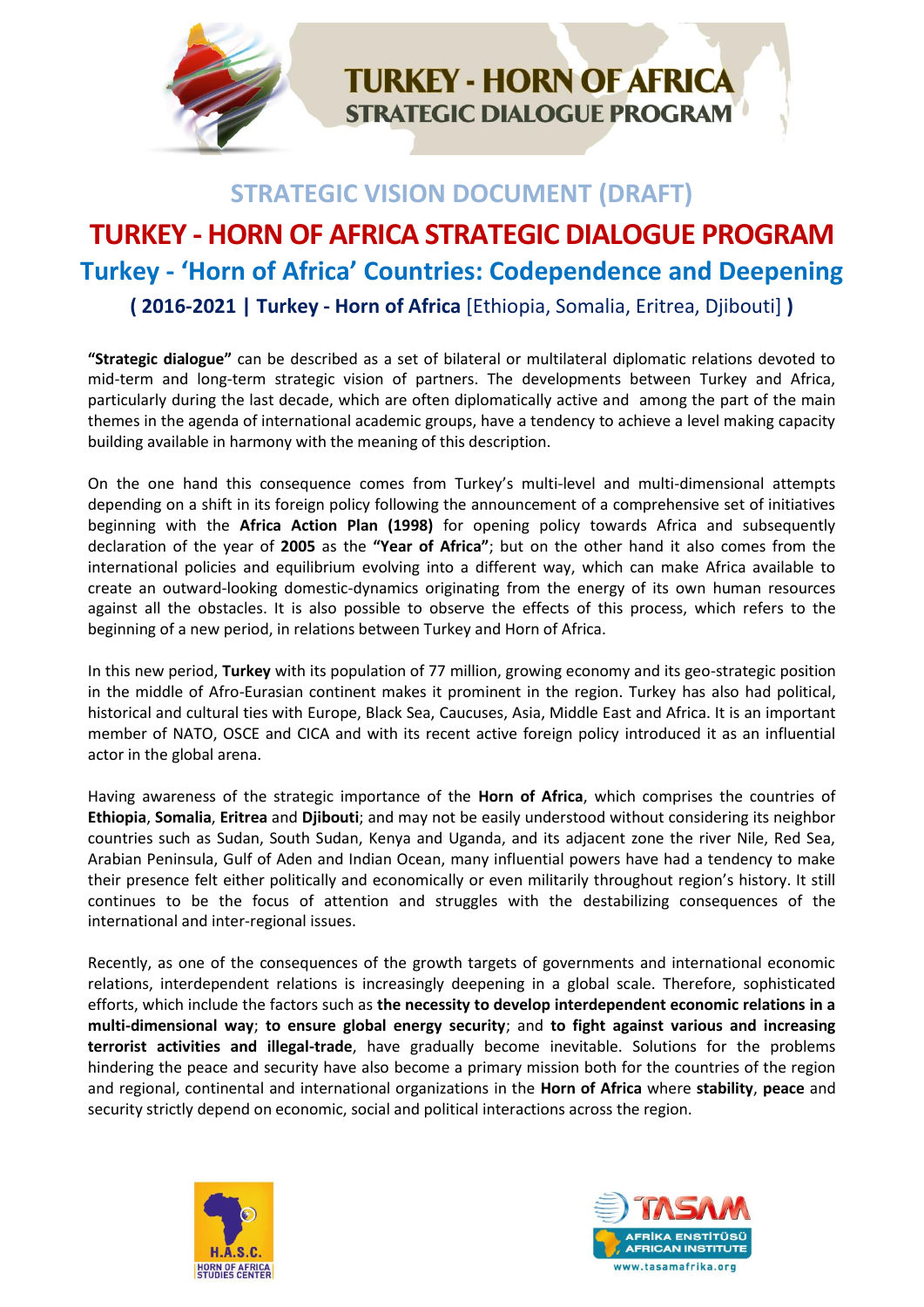

In this process, Turkey and the Horn of Africa countries can develop an efficient strategic relationship, which is vital in terms of sustainability of long-term interests and capacity building. At this critical point; to achieve wider **political**, **economic**, **diplomatic** and **geo-strategic** approaches has exceedingly been necessary.

The level, which has been accomplished by Turkey and Horn of Africa, is being described as "strategic cooperation". Also it is being deeply felt that there is an urgent necessity for collaborative works of Turkey and the region's countries in the hope of getting solutions of the regional issues. By strengthening political, economic and social solidarity throughout the region, to expand and to deepen the cooperation in related fields, in favor of stability, development and establishment of peace, is of great importance.

These issues included within the objectives of the organizations such as the African Union and the East African Community, in which Turkey contributes its activities either as a strategic partner or an observer, should be carefully assessed in strategic dialogue and mutual capacity building.

**Now it is required that of Turkey and region's countries head towards a future structure, in order to uplift the Turkey-Horn of Africa relations as an ideal point within a world power schema which takes its form in a multi-dimensional way, by creating a mutual deepening not only in political and strategic basis but also in its each parameters.** History offers Turkey and Region strategic opportunities for deepening interdependence.

In this regard, with the approach of laying emphasize on the strategic dimension of Turkey-Horn of Africa relations as a key point, the **Turkey - Horn of Africa Strategic Dialogue Program**, which will bring together the representatives of the related sectors **through bilateral and multilateral activities**, with a **five-year schedule**, will play a significant role.

#### **The targets of Program are as follows:**

- To identify the circumstances in all its aspects of the Region through the academic studies by the experts both from Turkey and the Region.
- As a contribution to the problem solving process, to provide experts, academicians and think-tanks, from both parts, with information about the Region, the regional relations and the problems faced by the Region's countries.
- To draw attention of the decision makers, from both parts, about the strategic importance of the region and to suggest bilateral and multilateral policies.
- To contribute to make Turkey available to make mutually beneficial and strong investments in each country of the Region and to develop strong and mutual commercial relations with the Region of which its countries need support concerning infrastructure development and utilization of the resources, by paying regard mutual benefit.



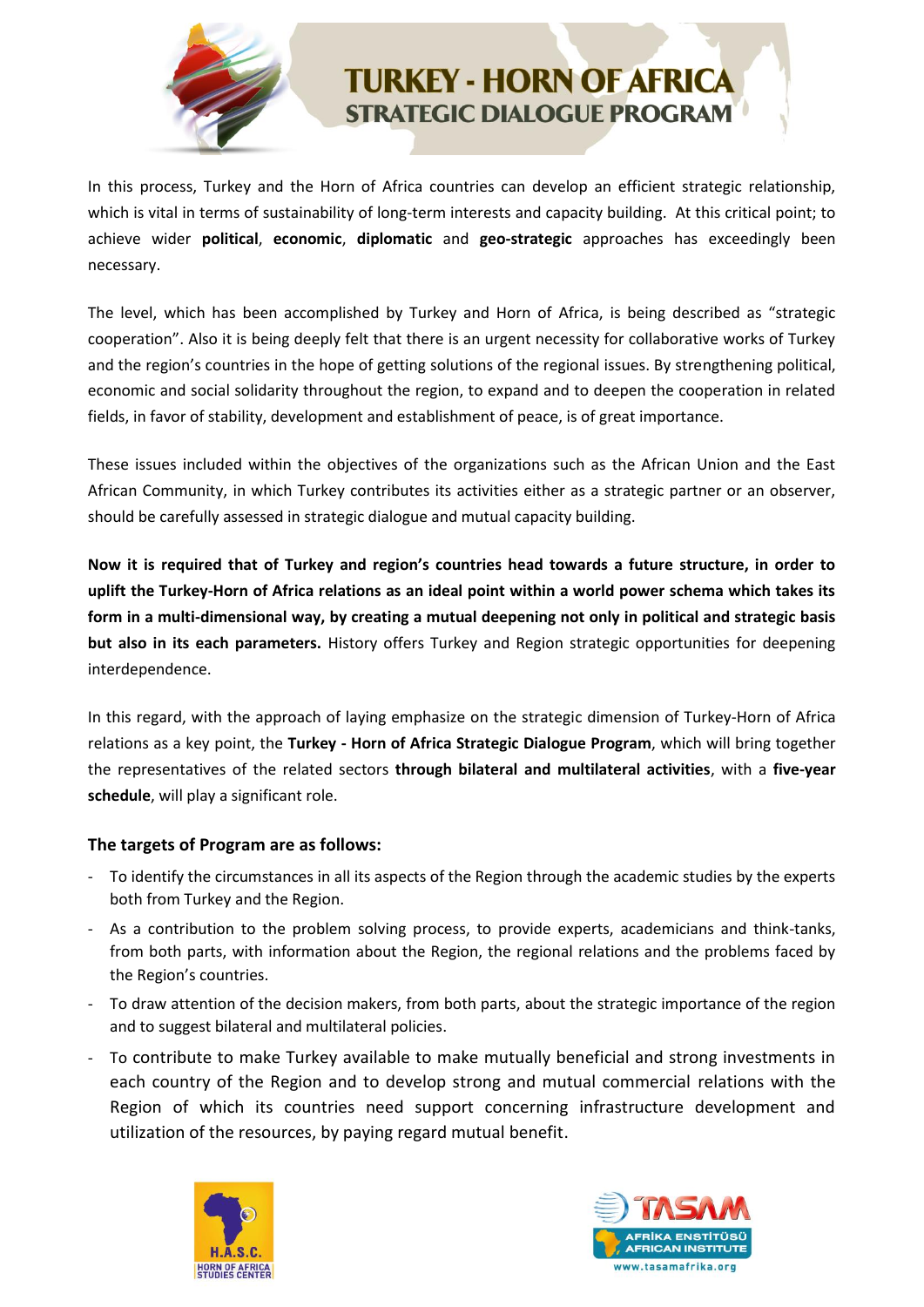

#### **Main Theme**

**Turkey - 'Horn of Africa' Countries: Codependence and Deepening**

#### **Primary Zones**

**Ethiopia - Turkey Somalia - Turkey Eritrea - Turkey Djibouti - Turkey**

### **Strategic Interaction Zones**

**Sudan South Sudan Kenya Uganda River Nile Basin Arabian Peninsula Gulf of Aden Indian Ocean**

## **Primary Sectors**

**Public Diplomacy, Education and Language Culture and Tourism Construction, Construction Business and Infrastructure Health and Health Tourism Energy, Petro-chemistry and Investments Logistics, Transportation and Communication Banking and Finance (Strategic Investment Fund) Economy and Trade Media and Communication Science and Technology Brand Cities and Environment Defense and Space Industry**

#### **Program Partners**

**Turkey : TASAM** (Turkish Asian Center for Strategic Studies) **African Institute Horn of Africa : HASC** (Horn of Africa Studies Center)

**Time Schedule 2016 - 2021** ( 5 years )

#### **Program Performance Area**

**Turkey and Horn of Africa Countries** [Ethiopia, Somalia, Eritrea, Djibouti]